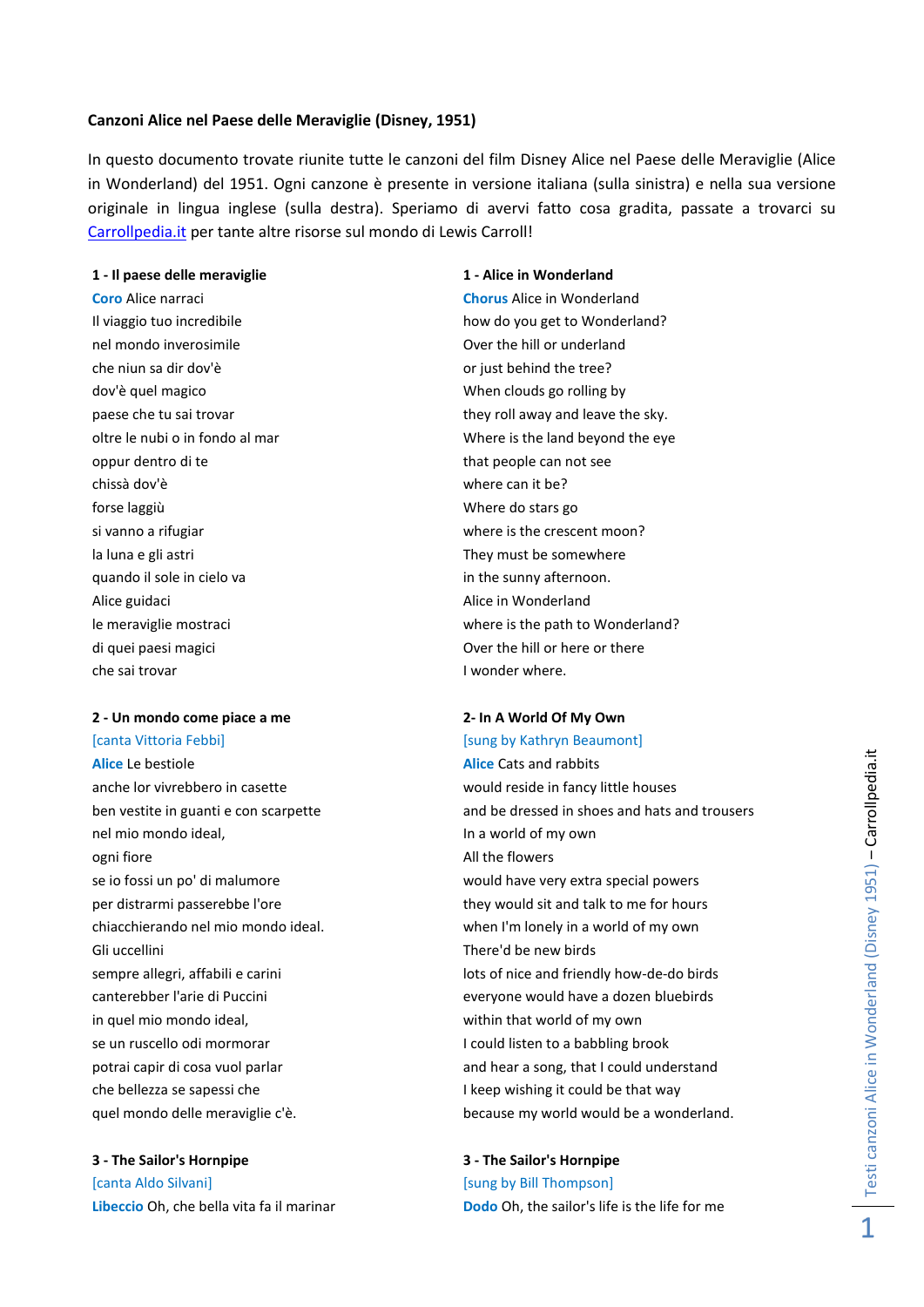sempre a navigar quando infuria il mar how I love to sail on the bounding sea me ne infischio se nevischia and I never never ever se c'è nebbia o il vento fischia do a thing about the weather

### **4 - La maratonda 4 - Caucus Race**

asciugati anche tu come and join the chase! niente è più seccante de controller de la controller de Nothing could be drier di una corsa in su e in giù than a jolly caucus-race. mara maratonda and a Backward, forward testa in basso **outward**, inward gambe in su bottom to the top non c'è stato inizio never a beginning e non ci fermeremo più there can never be a stop di correr to skipping to skipping di saltar, calciar hopping, tripping, the hopping, tripping, the hopping, tripping, the hopping, the hopping, the hopping, the hopping, the hopping, the hopping, the hopping, the hopping, the hopping, the hopping, the hopp di qua e di là fancy free and gay, cominciò domani alla cominciò domani di all'altre di starte di starte di starte di starte di starte di starte d l'altro ieri finirà and will finish yesterday. gira gira in tondo **Round and round and round we go**, and round and round we go, c'è più gusto e sai perchè and dance for evermore, non c'è mai nessuno che stia avanti once me vere vere behind but now o che stia indietro we find we are avanti gira in tondo be-forward, backward, inward, outward, provaci anche tu come and join the chase! niente secca meglio Nothing could be drier di una corsa in su e in giù than a jolly caucus-race. mara... For backward...

Panco Pinco: Mauro Zambuto] Tweedle Dum: J. Pat O'Malley] -cere , -cere shake hands, shake hands, shake hands. lieto son io, piacere **How do you do and shake hands** questa è l'educazion!<br>
That's manners!

**6 - Il tricheco e il carpentiere 6 - The Walrus And The Carpenter** [Pinco Panco: Vinicio Sofia [Tweedle Dee: J. Pat O'Malley Panco Pinco: Mauro Zambuto Tweedle Dum: J. Pat O'Malley Carpentiere: Vinicio Sofia Carpenter: J. Pat O'Malley Tricheco: Mario Besesti] Walrus: J. Pat O'Malley]

perché il tempo se ne infischia pure lui di me.<br>for the weather never ever does a thing for me.

[canta Aldo Silvani] [sung by Bill Thompson] **Libeccio** Gira in tondo, sempre in tondo **Dodo** Forward, backward, inward, outward

# **5 - Piacere 5 - How Do You Do**

[Pinco Panco: Vinicio Sofia [Tweedle Dee: J. Pat O'Malley **Pin & Pan** Stringi la man, piacere **Dee & Dum** How do you do and shake hands, e poi le presentazion, and state your name and business.

**Pin & Pan** Splendeva il sol sull'ampio mar **Dee & Dum** The sun was shining on the sea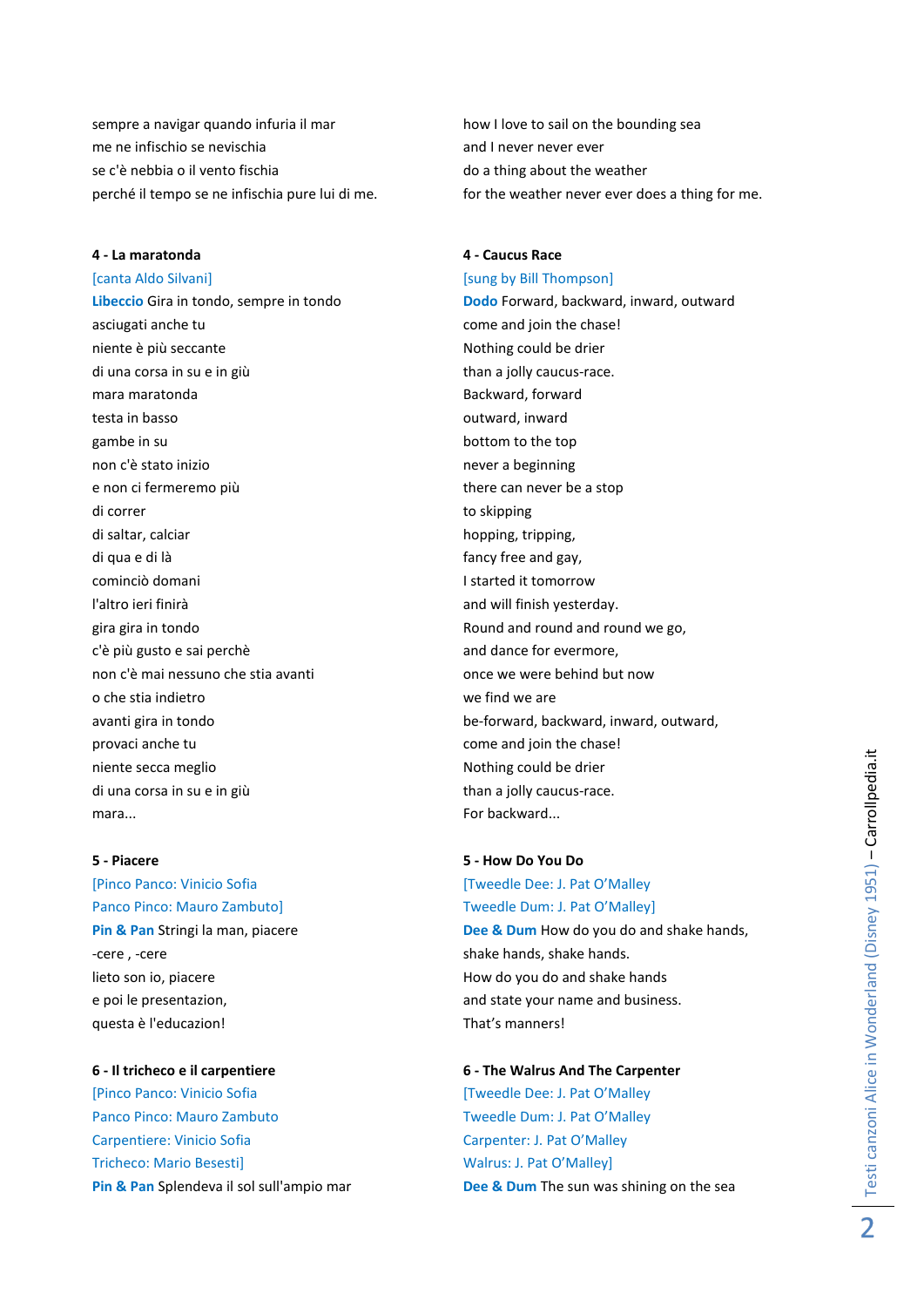pieno di volontà shining with all his might volea far l'onde luccicar de controller de la controller de did his very best to make raggiando in qua e in là e ciò benché la notte ahimè  $\blacksquare$  And this was odd, because it was profonda fosse già. the middle of the night. Andava il carpentiere The Walrus and the Carpenter col tricheco a passeggiar were walking close at hand e di sabbia aveva un mar. but much too full of sand. "Signor Barone" disse il primo 'Mister Walrus', said the Carpenter "la sabbia non mi va 'My brain begins to perk. e in men che sia la portiam via We'll sweep this clear in half a year se lei mi dà una man". if you don't mind the work.' **Tricheco** Una mano? **Walrus** Work? Uh, pff, brrrr! E' giunta l'ora  $\blacksquare$  The time has come... **Pin & Pan** - fé il tricheco **Trichec** di cose buone da mangiar **Of shoes and ships and sealing wax** Of shoes and ships and sealing wax di cavoli e di re<br>
and cabbages and kings di come il mare va in bollor And why the sea is boiling hot se i gatti san volar and whether pigs have wings. brindiamo allor, ma che lavor established allooh, callooh, callay, no work today! siam cavoli o siam re. The state of the state of the We're cabbages and kings! Oh, è festa ostrichette,  $\overline{O}$  oh, oysters, come and walk with us andiamo a passeggiar andiamo a passeggiar the day is warm and bright! giriamo un po', parliamo un po' a component alle a A pleasant walk, a pleasant talk che più si può anelar. would be a sheer delight! cogliendo l'occasion comme comme con the way, faremo colazion we'll stop and uh... have a bite! il capo ed ammiccò and shook her heavy head sapeva che i molluschi She knew too well this was no time fanno gola anzichenò to leave her oyster bed. **Mamma ostrica** Girar perché **Mother ovster** The sea is nice sentite a me take my advice restate qui and stay right here. **Pin & Pan** E' giunta l'ora, amiche care, The time has come, my little friends ormai di chiacchierar to talk of other things di cappellini e di chiffon, Of shoes and ships and sealing wax di cavoli e di re of cabbages and kings di come il mare dà calor And why the sea is boiling hot se i gatti san volar and whether pigs have wings have wings Orsù allegria, venite via, Callooh, callay, come run away!

the billows smooth and bright. la spiaggia era vastissima The beach was white from side to side Dee & Dum ...the Walrus said... **Walrus** ...to talk of other things **Carpentiere** E magari **Carpenter** Yes, and should we get hungry **Pin & Pan** Ma scosse mamma ostrica **Dee & Dum** But mother Oyster winked her eye Dee & Dum Mom said. **Tricheco** Certo, certo, è giusto ma, ah ah! **Walrus** Yes, yes, of course, of course! But...haha! coi cavoli e coi re. We're the cabbages and kings!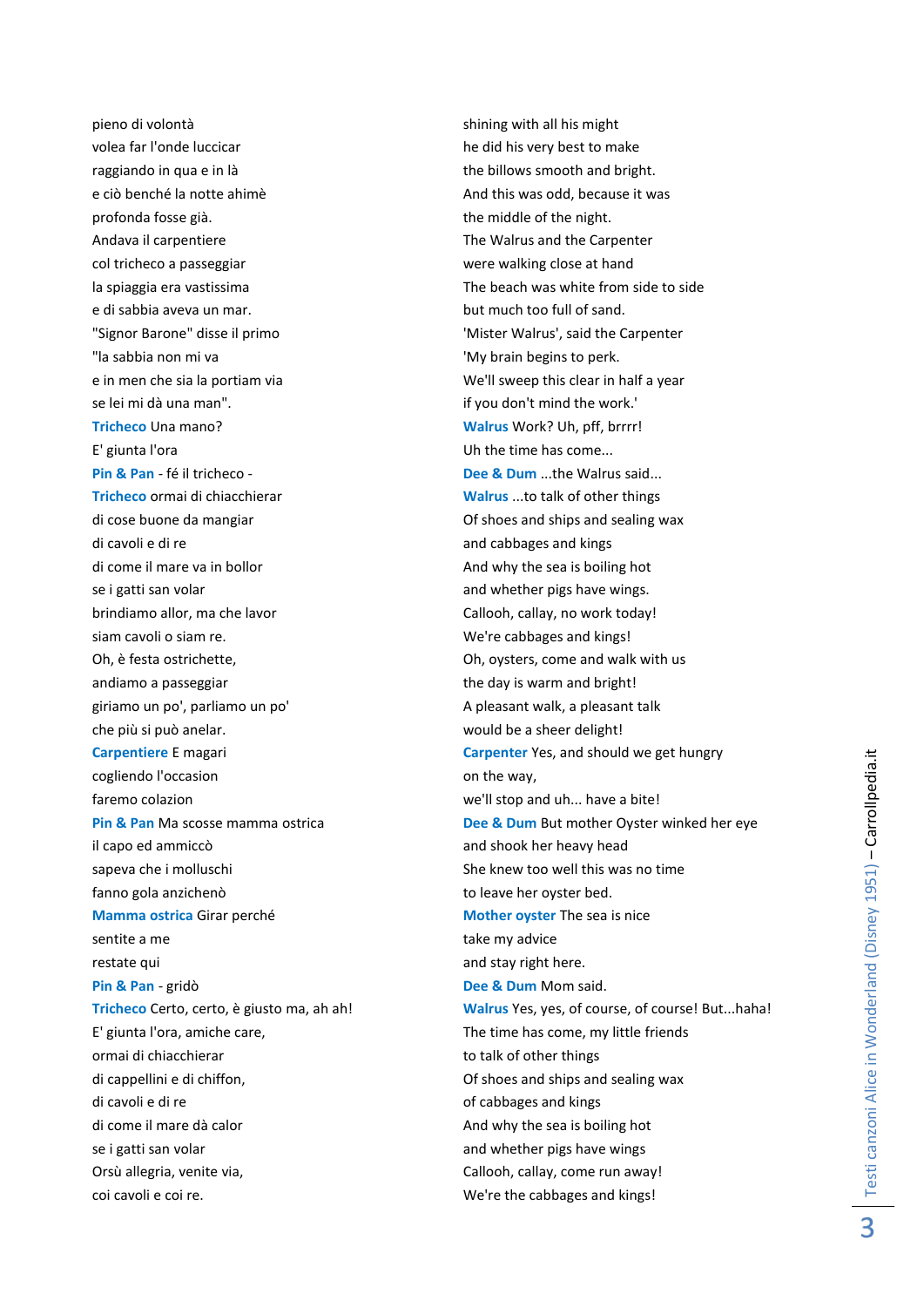Uhm, ed or... vediamo un po'. The set of the set of the set of Hrmmm, well now, let me see. Ah, del pan tostato Ah, a loaf of bread è quello che ci vuol! is what we chiefly need. **Carpentiere** E del limon ci vuol, **Carpenter** So how about some pepper e un po' di pepe no? and salt and vinegar, aye? **Tricheco** Oh sì, ottima idea, **Walrus** Oh yes, yes, splendid idea! è ora di pranzar! Haha, very good indeed! E ora siete pronte, ostrichette? Now, if you're ready, oysters dear... La festa incominciam! haha... we can begin the feed. **Ostrichette** Festa? **Oysters** Feed? **Tricheco** Sì, amiche care, **W.** Oh yes, the time has come my little friends è tempo ormai di fare colazion! to talk of food and things! **Carpentiere** E pepe e un po' di senape **Carpenter** Of peppercorn some mustard seed e succo di limon and other seasonings mischiamo tutto insieme We'll mix them all together in una salsa inver da re in a sauce that's fit for kings. godiam alfin che bel festin entre controlled and Callooh, callay, we'll eat today pei cavoli e pei re like cabbages and kings! **Tricheco** Oh, io sono commosso... **Walrus** I uh, weep for you, oh, scusatemi! I -uh- oh, excuse me! Voi non saprete mai Voi non saprete mai Voi non saprete mai version et al. et al. et al. et al. et al. et al. e qual gioia è il vostro incontro e internationale for I've enjoyed your company e l'ho gustato assai!  $\blacksquare$ **Carpentiere** Ostrichette? Ostrichette? **Carpenter** Little oysters, little oysters... **Pin & Pan** Ma non ci fu risposta a "Ostrichetta!" **Dee & Dum** But answer there came none e non c'è da stupir and this was scarcely odd perché le avea mangiate tutte because, they'd been eaten ahimè! every one! **Tricheco** E' giunta l'ora! **Walrus** The time has come! **Pin & Pan** Pei cavoli e pei re! **Dee & Dum** We're cabbages and kings! Fine! The end!

**La storia del nonnetto Father William**

Panco Pinco: Mauro Zambuto] Tweedle Dum: J. Pat O'Malley] al nonnetto "Orsù the young man said. ormai vecchio e canuto sei tu and your hair has become very white all'età che tu hai non va più!" do you think at your age it is right? Gli rispose il nonnetto versione della Viella della Viella Viella Viella Viella Viella Viella Viella Viella Vi beh... io lo fo e lo rifò e lo rifò I'd do it again and again and again ah ah ah ah ah ah ah ah and I'd done it again ah ah ah ah ah ah!" and again and again...

[Pinco Panco: Vinicio Sofia [Tweedle Dee: J. Pat O'Malley **Pin & Pan** Il fanciullo diceva **Dee & Dum** You are old father William, ma ancora ti metti col capo all'ingiù And yet you incessantly stand on your head oramai non lo devi far più, mai più, do vou think at your age it is right, is right "Ma adesso che so che cervello non ho in me youth, father William replied to his son,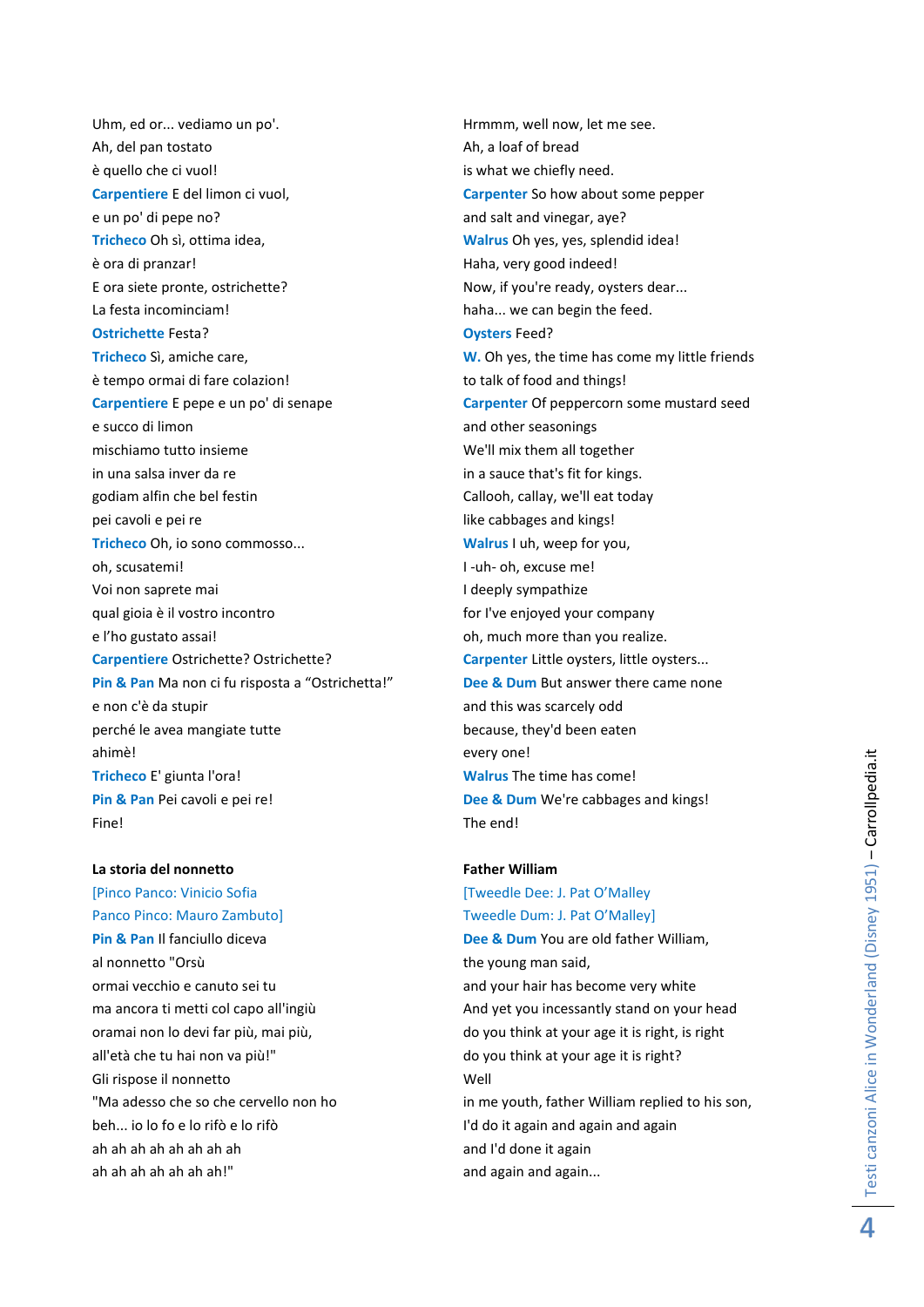[Libeccio: Aldo Silvani

così dovrà sloggiar He'll put the beast to rout un po' di legna prenderò Some kindling, a stick or two Faremo un bel falò We'll smoke the blighter out e il mostro scaccerò. we'll smoke the monster out! i piedi gli arrostiam we'll toast the bounder's nose! Noi non avrem pietà We'll blow the thing there out col fuoco sloggerà we'll smoke the monster out!

**Coro** Là che panfarfalle e dei tulipani scambian baci sotto il girasol, and the sun is like a toy balloon suonan le campanule a distesa There are get up in the morning glories nel bel del meriggio d'or. in the golden afternoon. Nelle nuvole son già gli asfodeli There are dizzy daffodils on the hillside e le viole cantano di cuor, strings of violets are all in tune bocca a bocca di leone i gigli e serve in the server all the Tiger lilies love the dandelions Sono i bruchi cane e gatto There are dog and caterpillars ha la gotta il millepiè, and a copper centipede sfoglia - a -ar. **they lea-ea-ead...** che di grazia sempre ricchi son for especially in the month of June. quanti, nel bel meriggio d'or. all in the golden afternoon. Vieni nel bel meriggio d'oro and a controlle a All in the golden afternoon nel meriggio d'or. the golden afternoon. che di grazia sempre ricchi son forespecially in the month of June. ahahah... all... **Coro** quanti nel bel meriggio d'or. **Chorus** in the golden afternoon.

**La canzone dello Stregatto 'Twas Brillig**

### **Daremo fuoco alla casa We'll burn the house down**

[Dodo: Bill Thompson Bianconiglio: Lauro Gazzolo] White Rabbit: Bill Thompson]

**Libeccio** Lo voglio affumicar **Dodo** Oh, we'll smoke the blighter out con questo il fuoco accenderò. all this bit of rubbish ought to do. Il naso gli bruciam Oh, we'll roast the blighter's toes e lì per lì gli dimostriam Just fetch that gate, we'll make it clear che mostri qui non tolleriam. that monsters aren't welcome here. **Bianconiglio** Col fuoco sloggerà. **White Rabbit** We'll smoke the monster out...

# **Meriggio d'oro In The Golden Afternoon**

### [coro e Vittoria Febbi] [coro e Vittoria Febbi] [chorus and Kathryn Beaumont]

-and -butterflies kiss the tulips sboccian nel meriggio d'or. in the golden afternoon (the golden afternoon). ma le margherite per amor si lasciano where the lazy daisies love the very peaceful life Imparar puoi tante cose dai fiori You can learn a lot of things from the flowers, son felici in primavera i cuori, There's a wealth of happiness and romance, **Alice** Imparar puoi tante cose dai fiori **Alice** You can learn a lot of things from the flowers, son felici in primavera i cuori There's a wealth of happiness and romance.

[canta Stefano Sibaldi] [sung by Sterling Holloway]

**Stregatto** A destra ed a manca va **Cheshire Cat** 'Twas brillig, and the slithy toves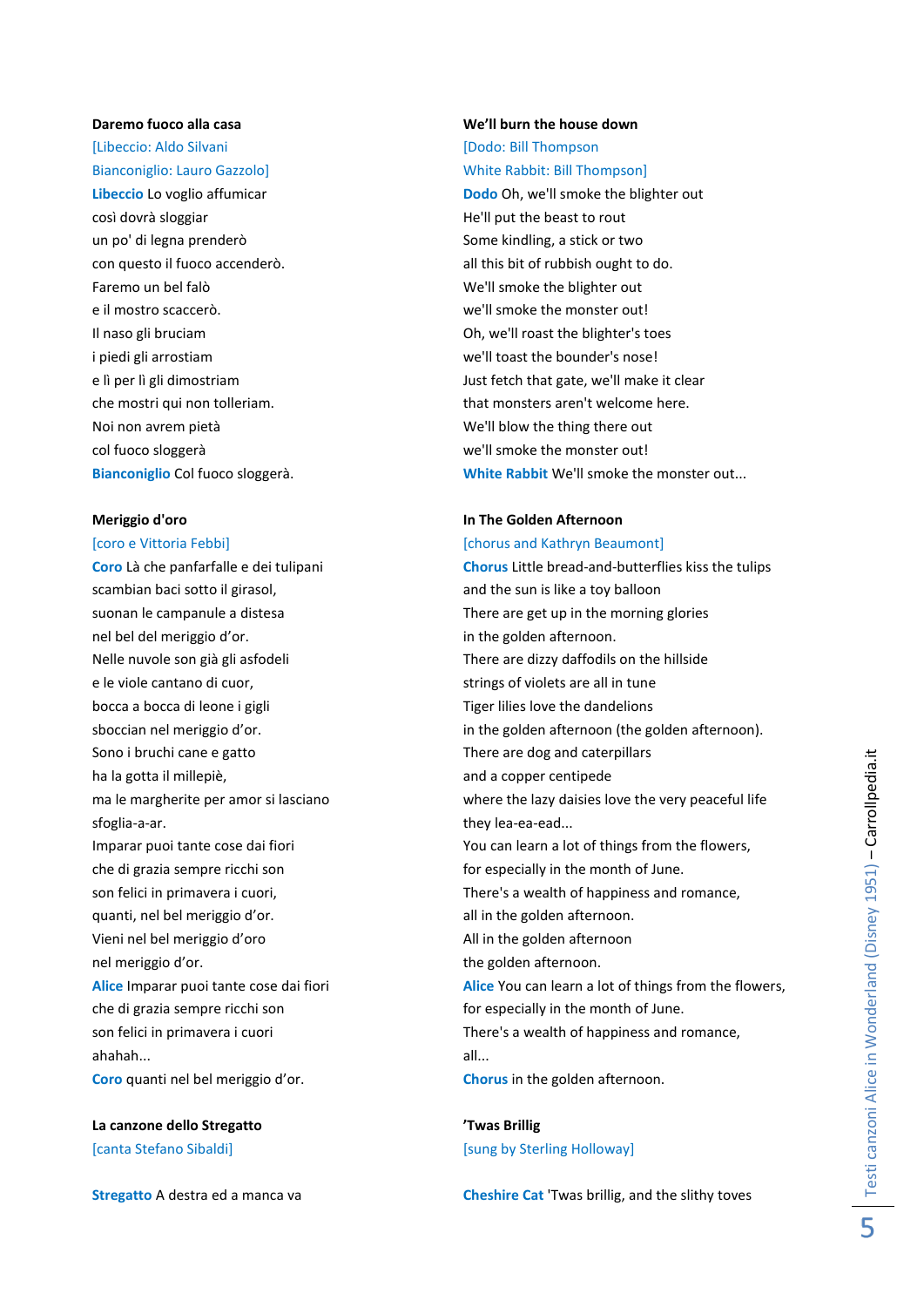Albeggia ed il solleon 'Twas brillig, and the slithy toves

### **La canzone del non-compleanno The Unbirthday Song**

[Leprotto: Mauro Zambuto [March Hare: Jerry Colonna Cappellaio: Carlo Romano Mad Hatter: Ed Wynn Alice: Vittoria Febbi **Alice: Kathryn Beaumont** Toperchio: Vittorio Stagni] Dormouse: James McDonald] **Leprotto** Che sia il consenso unanime **March Hare** If there are no objections se ostacolo non c'è let it be unanimous! **Leprotto e Cappellaio** Un buon non-compleanno **Mad & March** A very merry unbirthday... un buon non-compleanno and a very merry unbirthday... un buon non-compleanno per noi.  $\blacksquare$  A very merry unbirthday to us! ... **Leprotto** Un buon non-compleanno **March Hare** A very merry unbirthday a me to me. **Cappellaio** A chi? **Mad Hatter** To who? **Leprotto** A me **March Hare** To me. **Cappellaio** Oh, a te! **Mad Hatter** Oh you! **Leprotto** Un buon non-compleanno a te **March Hare** A very merry unbirthday to you. **Cappellaio** A me? **Mad Hatter** Who, me? **Leprotto** Sì, a te! **March Hare** Yes, you. **Cappellaio** Oh, a me! **Mad Hatter** Oh me! **Cappellaio** Brindiamo tutti insieme **March Harea** March Hare Let's all congratulate us con un altro po' di tè with another cup of tea e tanti tanti auguri a very merry unbirthday a-a te. to you! **Cappellaio** Noi tutti abbiam un compleanno **Mad Hatter** Now statistics prove, prove that you've Ogni anno one birthday. **Leprotto** Ed uno solo all'anno ahimè ce n'è **March Hare** Imagine, just one birthday every year. **Cappellaio** Ah, ma ci son trecen-64 non compleanni **Mad Hatter** Ahhh, but there are 364 unbirthdays! **Leprotto** E questi preferiamo festeggiar! **Alice** Ma, allora, oggi è anche il mio non-compleanno! **Alice** Why, then today is my unbirthday too! **Leprotto** Sul serio? **March Hare** It is? **Cappellaio** Oh com'è piccolo il mondo! **Mad Hatter** What a small world this is.

Un buon non-compleanno a very merry unbirthday. **Alice** Per me? **Alice** To me? **Cappellaio** Per te **Mad Hatter** To you! **Alice** A me? **Alice** For me? **Cappellaio** A te **Mad Hatter** For you!

di qua, di su, di giù, di là did gyre and gimble in the wabe la luna sorge all'olimon and all mimsy were the borogoves e i palmipedon neppur. and the momeraths outgrabe

a la-r-ghe falde sbianca il mar did gyre and gimble in the wabe la luna sorge all'olimon... All mimsy were the borogoves...

**M. Hare** Precisely why we're gathered here to cheer! **Leprotto** In questo caso... **March Hare** In that case... Un buon non-compleanno **March Hare** A very merry unbirthday.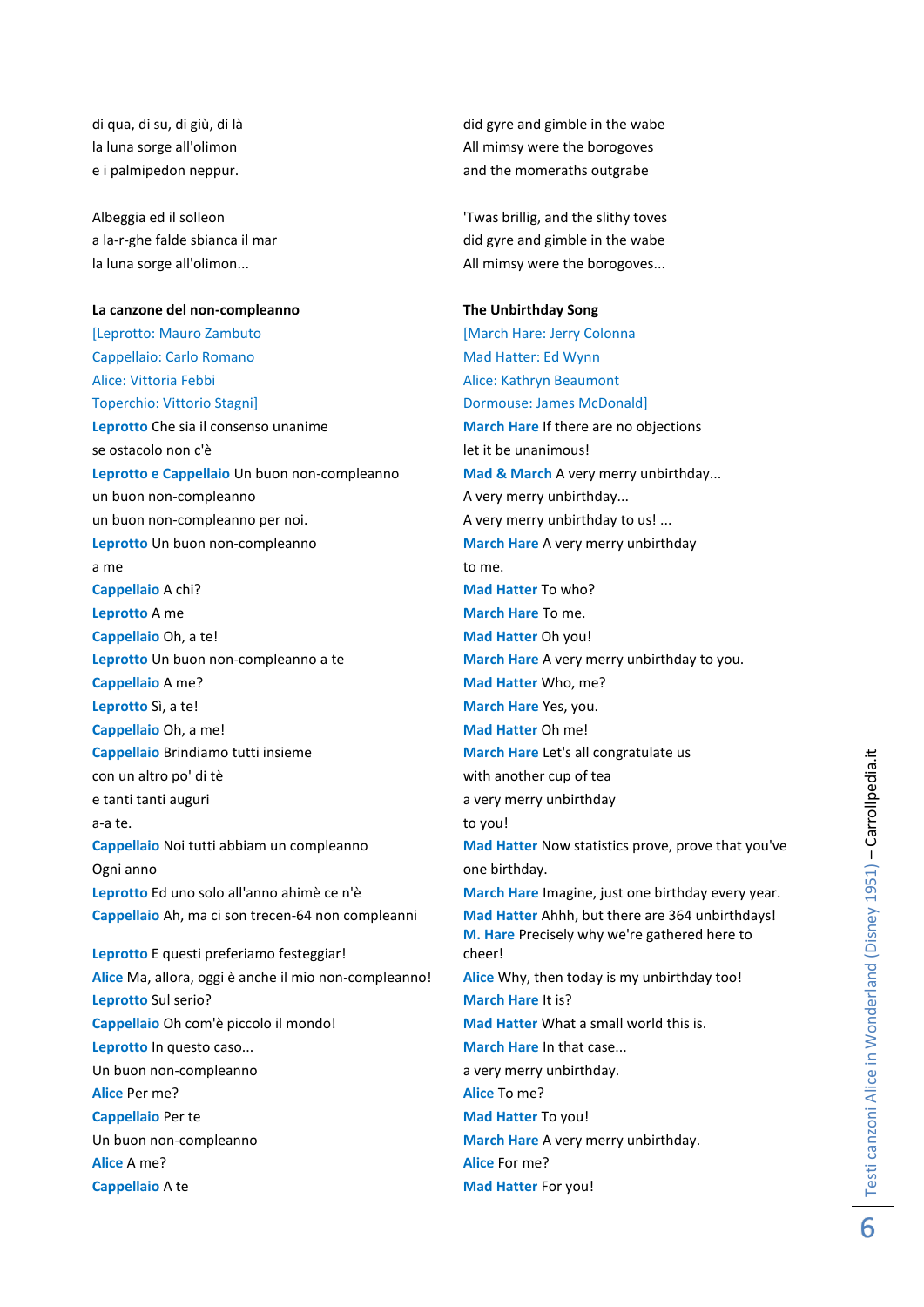Or spegni la candela Now blow the candle out, my dear E rallegrati perché and make your wish come true! Hihihi! **Cappellaio e Leprotto** Un buon non compleanno **Mad & March** A very merry unbirthday A te to you! **Toperchio** Batti gli occhi, piccioncino **Dormouse** Twinkle, twinkle, little bat vien Toperchio salta e vai how I wonder what you're at! sopra il mondo volerai entrare un sopra il mondo volerai un un sopra il Up above the world you fly zucchi zucchi tipitin like a tea-tray in the sky!

# **Voglio darti un consiglio Very Good Advice**

ma poi seguirli mai non so but I very seldom follow it "Rifletti" è un ottimo consiglio  $\blacksquare$ però assai curiosa son but the waiting makes me curious e mi piacciono and and it is a metal of the change, and I'd love the change, avventure e novità. should something strange begin. Ho imboccato il mio cammino e anno Well, I went along my merry way senza alcuna riflessione and I never stopped to reason senza pensar che tutto poi **I should have known there'd be** si paga un dì a price to pay **Coro** Un dì **Chorus** to pay **Alice** Così **Alice** some day **Coro** Così **Chorus** some day. **Alice** Io mi so dar ottimi consigli **Alice** I give myself very good advice ma poi seguirli mai non so but I very seldom follow it **Coro** uh uh **Chorus** Will I ever learn, uh uh uh uh uh uh...<br>learn to do the things I should?

Alice: Vittoria Febbi **Alice: Kathryn Beaumont** Regina: Tina Lattanzi] Queen: Verna Felton] **Le carte** Rosse le pitturiam **Cards** Painting the roses red le rose noi verniciam we're painting the roses red la tinta dobbiam dar so let the paint be spread adesso né più né men We're painting the roses red di rosso le tingerem we're painting the roses red! Rosse noi le tingiam et al. et al. et al. et al. et al. et al. et al. et al. et al. et al. et al. et al. et al ma quanto ahimè soffriam and many a tear we shed le rose moriran in fact they'll soon be dead. oh! Noooo! Eppure noi insistiam and the state of the state of the And yet we go ahead

### [canta Vittoria Febbi] [sung by Kathryn Beaumont]

**Alice** Io mi so dar ottimi consigli, **Alice** I give myself very good advice... e per questo nei pasticci spesso son. That explains the trouble that I'm always in. chissà quando la lezione imparerò Will I ever learn to do the things I should?

## **Tingiam le rose in rosso Painting The Roses Red**

[Carte: ? [Cards: The Mellomen non c'è che dir, non c'è che far we dare not stop or waste a drop perchè sappiam che al più doman because we know they'll cease to grow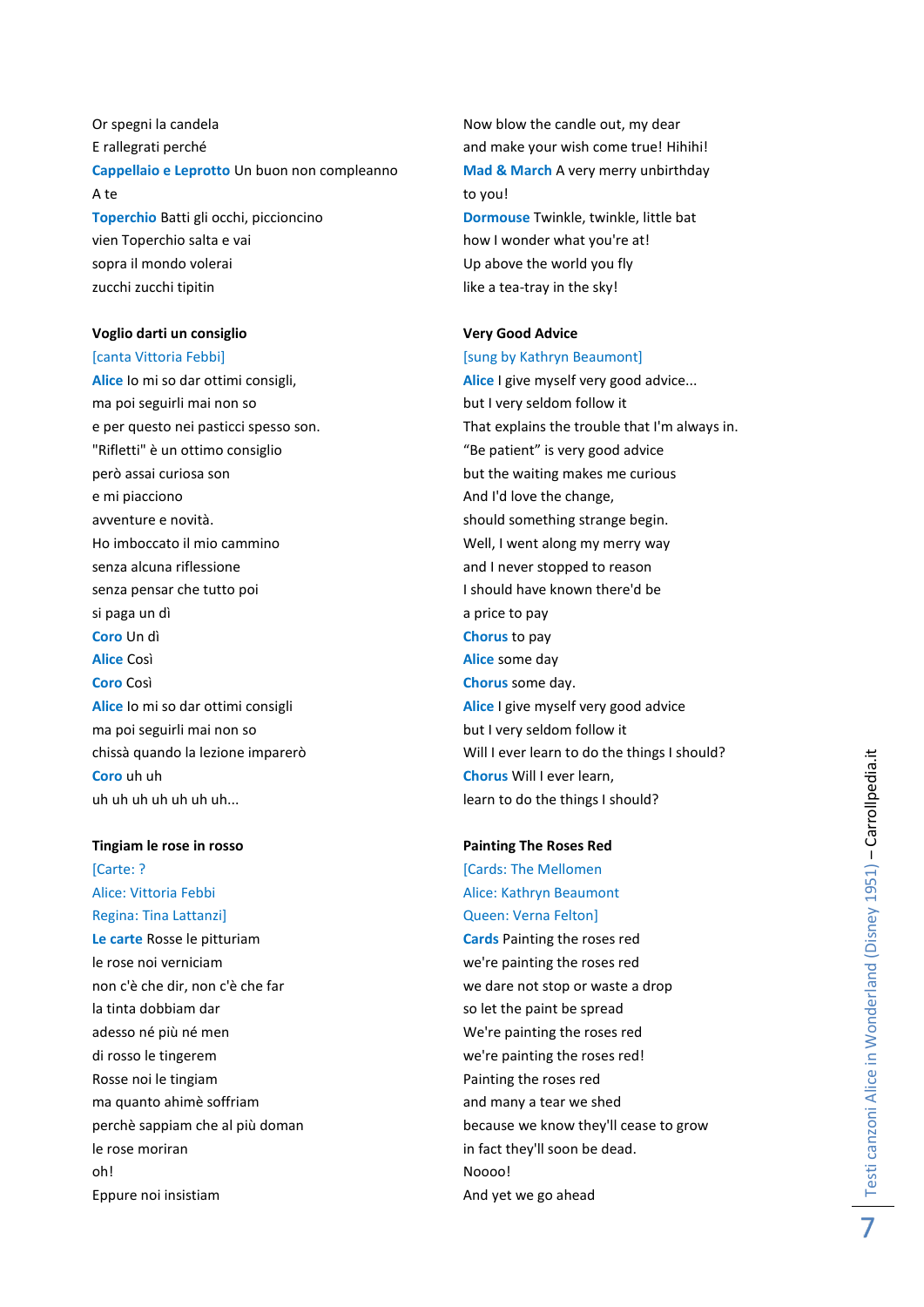rosse le verniciam et al. et al. et al. et al. et al. et al. et al. et al. et al. et al. et al. et al. et al. e oh oh oh oh red, red, red, red oh oh oh oh **oh change of the community of the community** red, red, red, red. Rosse noi le tingiam et al. et al. et al. et al. et al. et al. et al. et al. et al. et al. et al. et al. et al le rose noi pitturiam we're painting the roses red... **Alice** Ma signor Tre vorrei saper **Alice** Oh, pardon me, but mister Three se un buon motivo c'è. why must you paint them red? **Le carte** Eh? Oh! **Cards** Huh? Oh! **Tre** Beh, il fatto è, signorina, **Three** Well, the fact is, miss, che abbiam piantato per sbaglio rose bianche e... we planted the white roses by mistake. And... **Le carte** C'è la regina che **Cards** The queen, she likes them red le vuole rosse, è ver le volt is a version of she saw what we said se lo saprà she'd raise a fuss a tutti e tre and each of us and each of us la testa taglierà would quickly loose his head. **Alice** Oddio! **Alice** Goodness! **Le carte** Per questo noi ci affrettiam **Cards** Since this is the thought we dread e di rosso le verniciam. we're painting the roses red! **Alice** Mio Dio! **Alice** Oh dear! Then let me help you! Rosse le verniciam et al. et al. et al. et al. et al. et al. et al. et al. et al. et al. et al. et al. et al. e **Tutti** Le rosse le pitturiam **All** We're painting the roses red ma non dir mai **Don't tell the queen** che hai visto e sai what you have seen non metterci nei guai and the same or say that's what we said ma di rosso le tingerem exercise to the set of the what, we're painting the roses red... **Alice** Si, rosse le tingerem **Alice** Yes, painting the roses red... Le carte Né blu, né ner **Cards** Not pink, not green... **Alice** né arcobalen **Alice** Not aquamarine... **Tutti** Di rosso le tingerem **All** We're painting the roses red!  $\left[ ... \right]$  . The contract of the contract of the contract of  $\left[ ... \right]$ Chi ha dato vernice qua? Who's been painting my roses red? Chi ha osato osar Who dares to taint di mia maestà with vulgar paint le rose profanar the royal flower bed? qualcuno la pagherà de contracte en la pagherà de la pagherà de la pagherà de la pagherà de la pagherà de la p la testa perderà! someone will loose his head! **Tre** Oh no, maestade, Vi prego **Three** Oh, no! Your majesty! Please, le colpe sono sue! it's all his fault! **Due** Maestà, bugie, **Two** Not me, your grace! son sue, non mie!<br>
The Ace, the Ace! **Regina** Tue? **Queen** You? **Asso** No. il Due! **Ace** No. Two! **Regina** Allora te? **CONFINGTO SANCE ALLOWS Queen** The Deuce you say? **Due** Non io, il Tre! **Two** Not me, the Three! **Regina** Basta così **Queen** That's enough! scorciateli tutti e tre! Scorciateli tutti e tre!

**Regina** Eh? Chi ha dato vernice qua? **Queen** Hum... Who's been painting my roses red?